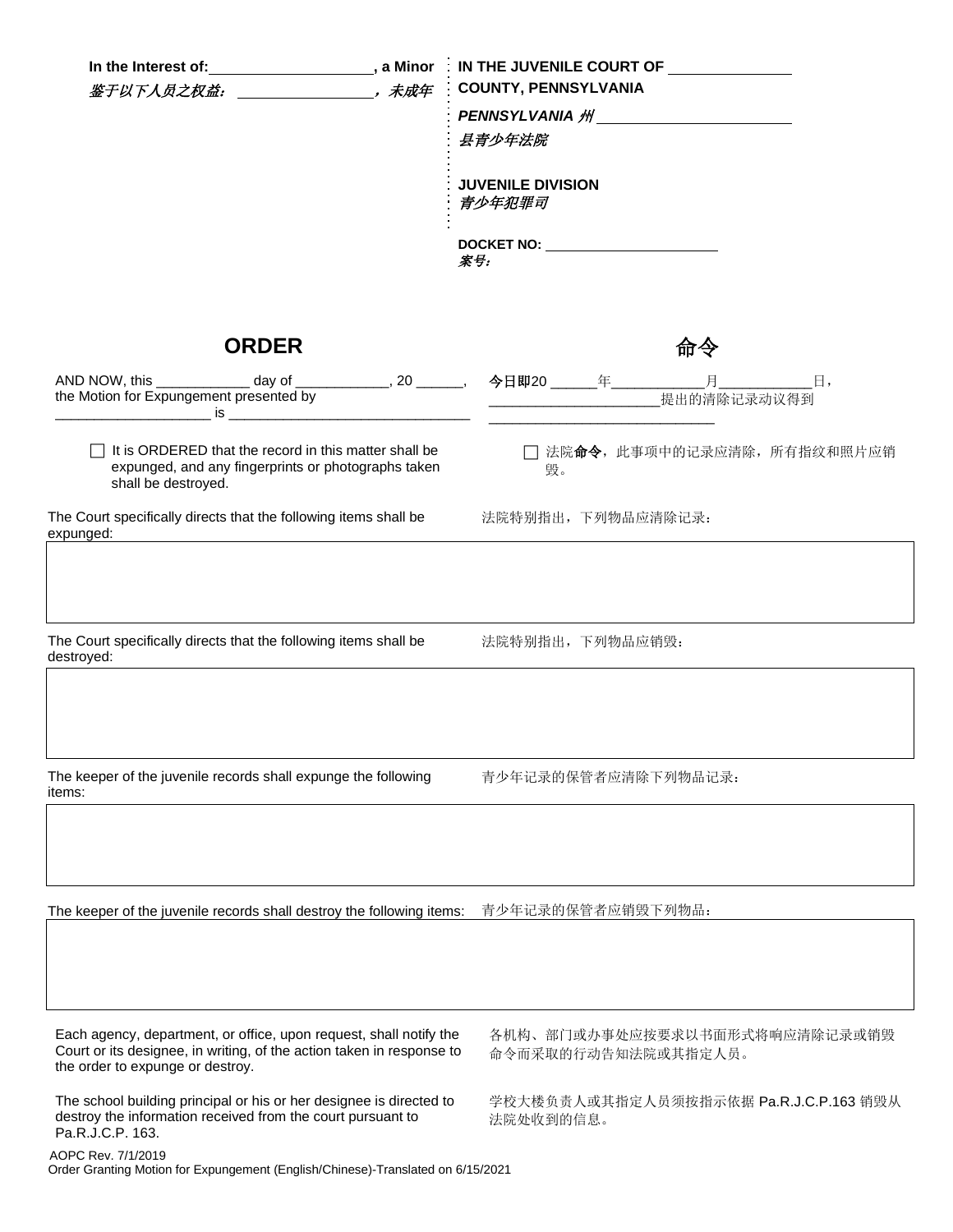The information required under Rule Pa.R.J.C.P. 172 appears on the attached page(s) which is hereby incorporated into this ORDER by reference.

 $\overline{\phantom{a}}$  , and the set of the set of the set of the set of the set of the set of the set of the set of the set of the set of the set of the set of the set of the set of the set of the set of the set of the set of the s

BY THE COURT: http://www.facebook.com/default.com/default.com/default.com/default.com/default.com/default.com/

规则 Pa.R.J.C.P.172 项下的必要信息出现在附页上,此等信息特此 并入本命令作为参考。

Judge 法官